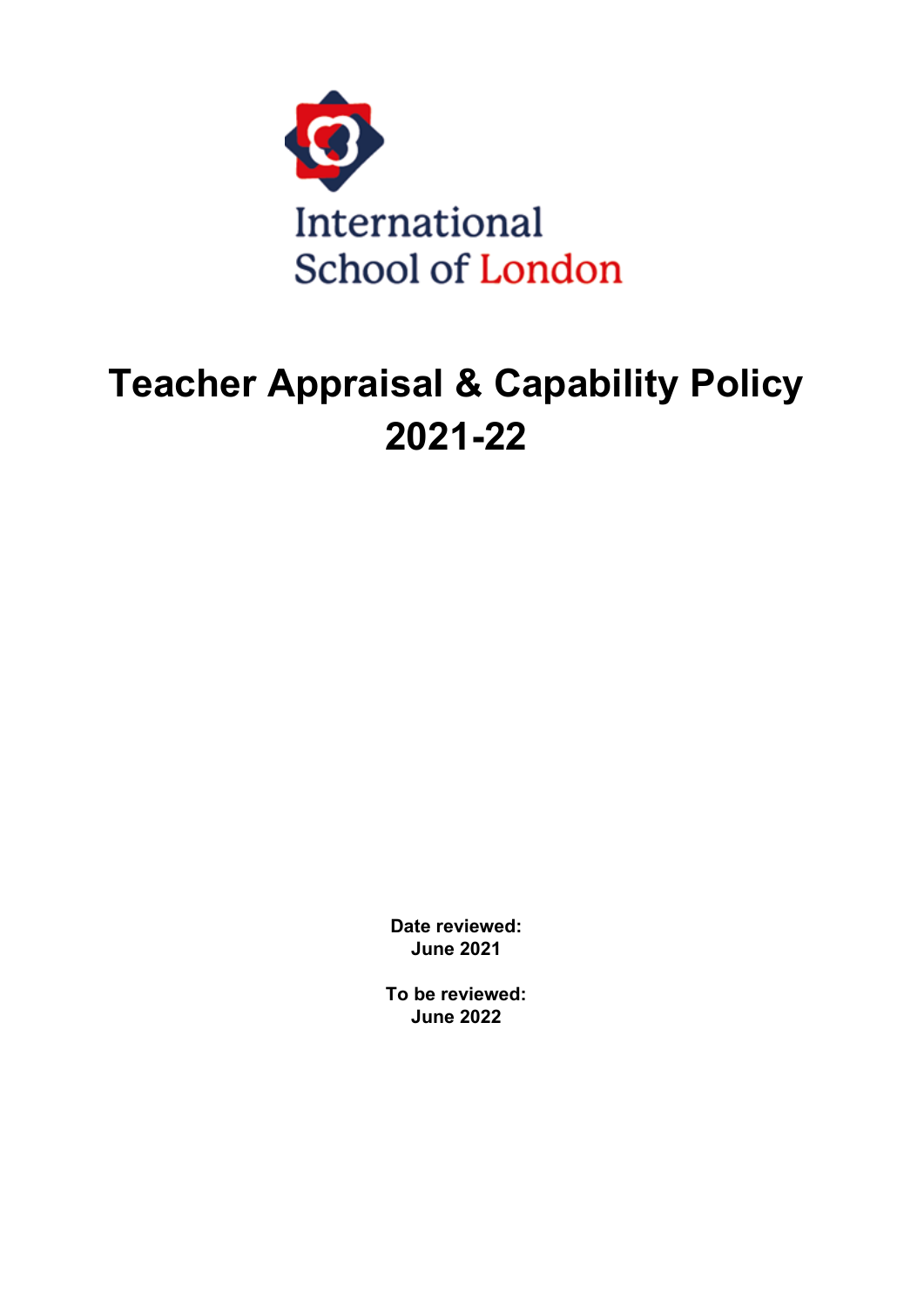#### **Mission statement**

Since 1972, we have established a welcoming and inclusive community. Our diverse cultures and languages drive all our learning experiences.

We nurture creativity and curiosity to stimulate deep thinking. We foster insight, compassion and resilience to enable us to play a meaningful part in a changing world.

#### **Vision statement**

We celebrate our stories, our worth and our purpose to make a difference in a shared world.

At the International School of London, we believe in:

Empowering students to maximise their learning opportunities and to fulfil their potential.

Actively integrating cultural diversity in the curriculum.

Creating inclusive, vibrant and innovative learning communities.

Offering a diverse and extensive international programme that supports personal, social and professional growth.

#### **Purpose**

This policy sets out the framework for a clear appraisal process of teachers, including the headteacher, and for supporting their development within the context of the School's plan for improving educational provision and performance, and the standards expected of teachers. It also sets out the arrangements that will apply when teachers fall below the levels of competence that are expected of them.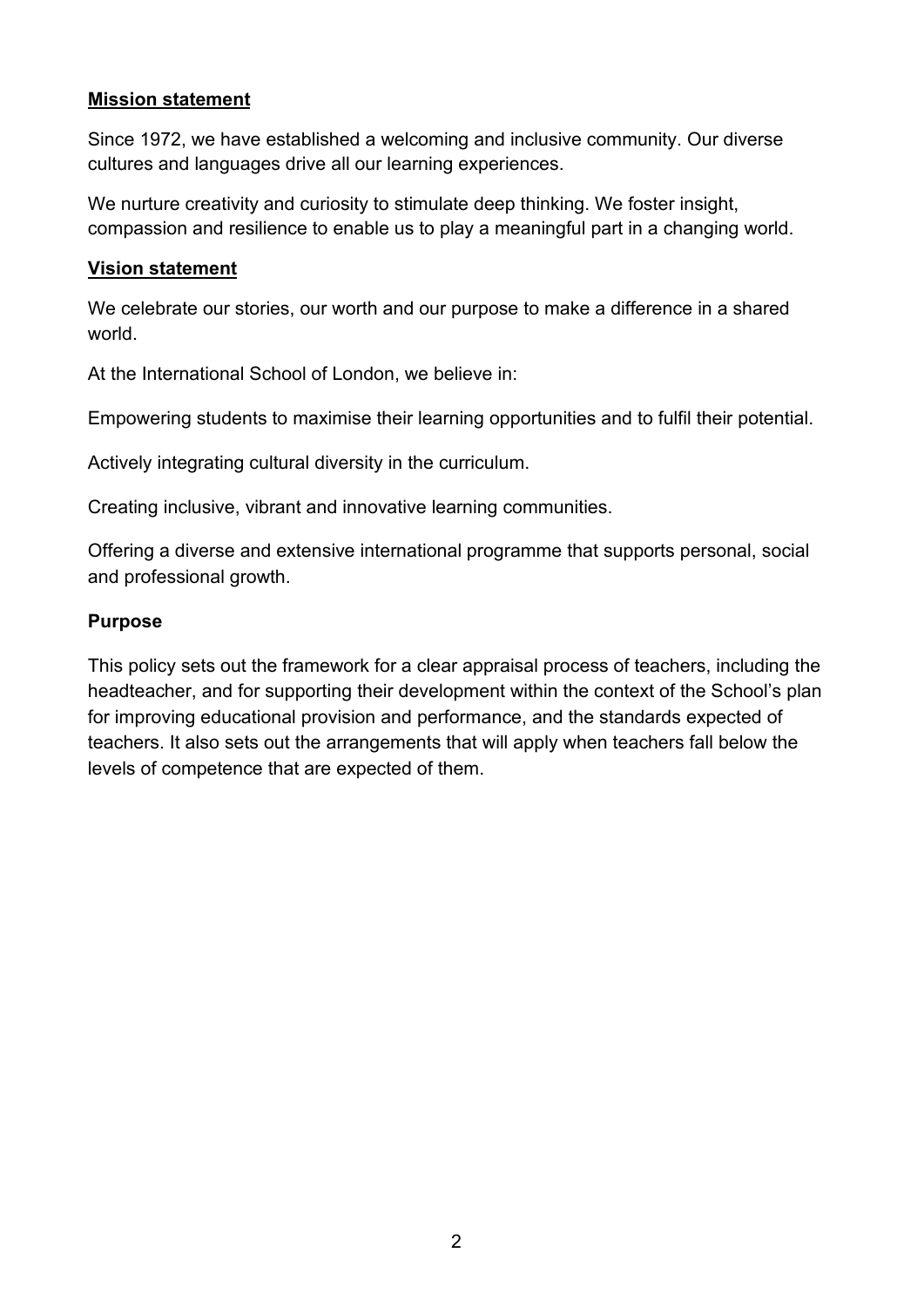# **Part A – Appraisal and Professional Learning**

Appraisal will be a supportive and developmental process designed to ensure that all teachers have the skills and support they need to carry out their role effectively. It will help to ensure that teachers are able to continue to improve their professional practice and to develop as teachers. Appraisal will be used to inform continuing professional development. The school wishes to encourage a culture in which all teachers take responsibility for improving their teaching through appropriate professional development. Professional development will be linked to school improvement priorities and to the ongoing professional development needs and priorities of individual teachers.

## **The appraisal period**

**The appraisal period will run for ten months** from September to June

Teachers who are employed on a fixed term contract of less than one year will have their performance managed in accordance with the principles underpinning this policy. **The length of the period will be determined by the duration of their contract.**

# **Appointing appraisers**

**The Head of School will be appraised by the Chief Executive, supported by a**  suitably skilled and/or experienced **external adviser who has been appointed for that purpose.**

SLT, in consultation with Heads of Department and other leaders in school, will determine appraisal lines.

# **Setting teacher goals**

**The Head of Schools' objectives will be set by the Chief Executive after consultation with the external adviser.**

**Each teacher will agree a goal in collaboration with their appraiser before the end of the Autumn half term. Conversations to decide on the goal should follow a minimum of two drop-ins.** The principal goal for each teacher should be broad (e.g. improved use of technology to support learning, improved personalisation practices). The goal may determine the Professional Learning Community the teacher joins. Research and Reflection in the Professional Learning Groups should then inform classroom practice. There may be circumstances where a teacher chooses to have a second goal.

The observation sheet together with the Teaching and Learning Policy should be used to outline expected standards for teachers.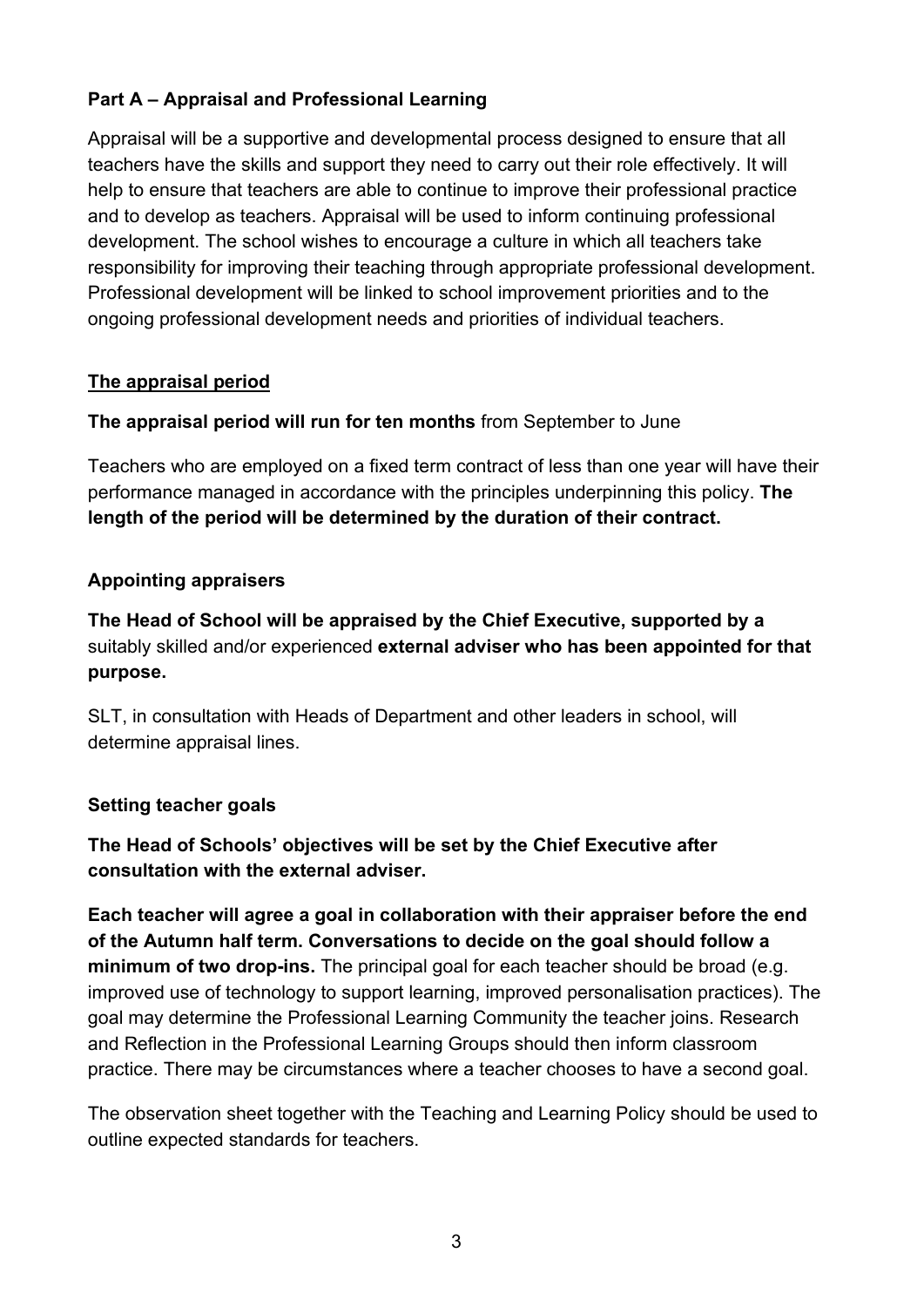The appraiser and teacher will seek to agree on the goal but, if that is not possible, the appraiser will determine the goal. The goal may be revised if circumstances change.

**The goal set for each teacher will, if achieved, contribute to the school's plans for improving the school's educational provision and performance and improving the education of students at that school.** This will be ensured by an annual review of the school objectives which will be in line with the school strategic plan*.*

# **Reviewing performance**

# **Observation**

This school believes that regular short observations of classroom practice and other responsibilities is important as a way of helping teachers identify areas for improvement. Observation will be carried out in a supportive fashion.

At ISL, teachers' performance will be regularly observed but the amount and type of classroom observation will depend on the individual circumstances of the teacher and the overall needs of the school. The length and frequency of "drop in" observations will vary depending on specific circumstances, but will be guided by the requirement of a minimum of two drop-ins per term. Staff in their first probationary year will receive a minimum of four drop-ins in the First Term, ahead of their probationary progress meeting, followed by two per term for the remainder of the year.

Teachers (including the Head of School) who have responsibilities outside the classroom should also expect to have the performance of those responsibilities observed and assessed.

# **Feedback**

Teachers will receive constructive and negotiated feedback on their performance throughout the year and as soon as practicable after observations have taken place or other evidence has come to light. Conversations that follow 'drop-ins' should begin with a teacher reflection and finish with statements agreed both by the appraiser and the teacher.

Where there are concerns about aspects of the teacher's performance, the appraiser will consult the Principals of Primary or Secondary Schools, and then meet the teacher formally to:

- give clear feedback to the teacher about the nature and seriousness of the concerns;
- give the teacher the opportunity to comment and discuss the concerns;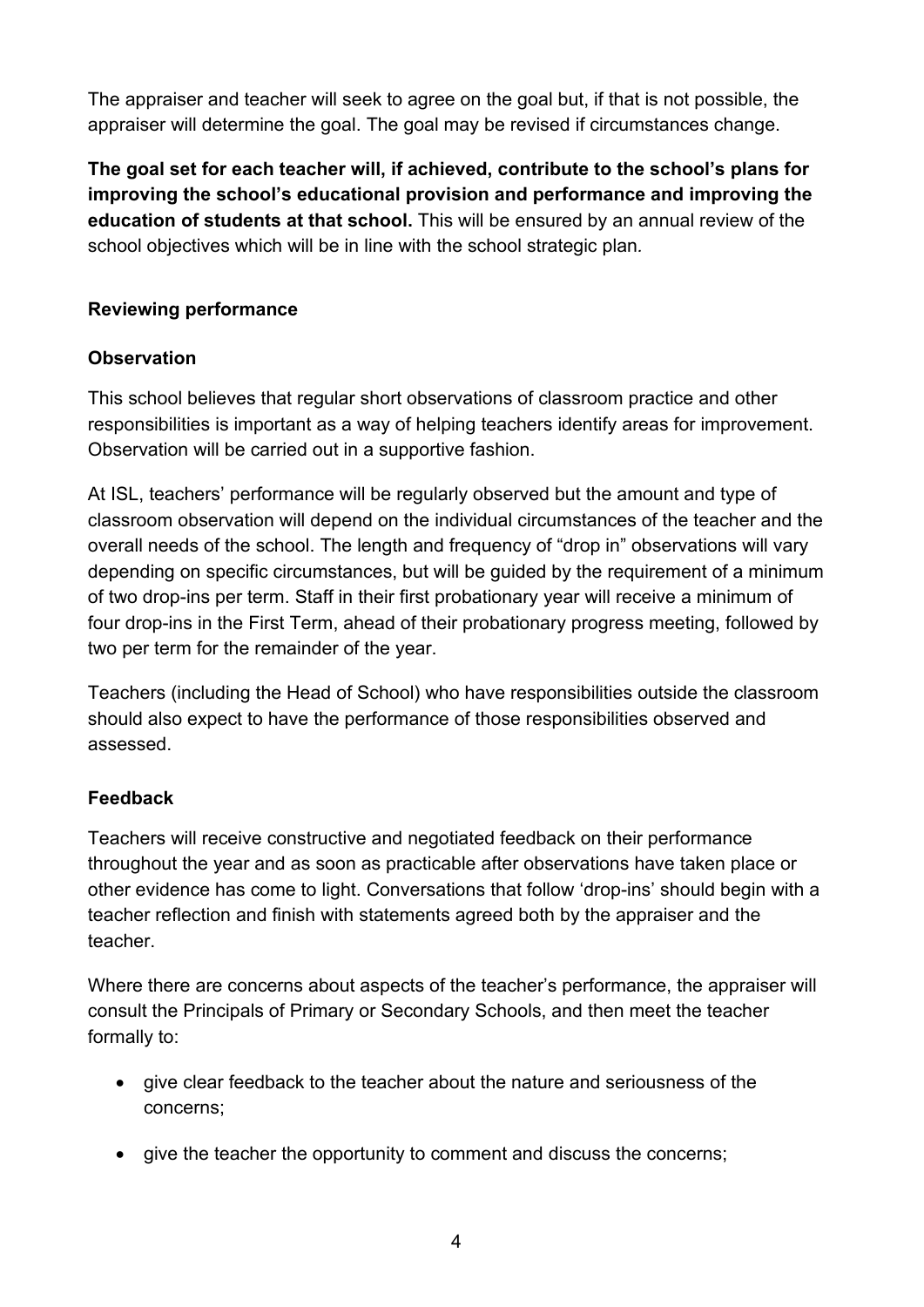- agree on any support (e.g. coaching, mentoring, structured observations), that will be provided to help address those specific concerns;
- make clear how, and by when, the appraiser will review progress (at this point the appraiser must use the formal observation sheet for further observations*);*
- explain the implications and process if no or insufficient improvement is made.

When progress is reviewed, if the appraiser is satisfied that the teacher has made, or is making improvement, the appraisal process will continue as normal, with any remaining issues continuing addressed through that process.

# **Transition to capability procedure**

If the appraiser is not satisfied with progress, the teacher will be notified in writing that the appraisal system will no longer apply and that their performance will be managed under the Capability Procedure. The teacher will be invited to a formal capability meeting. The capability procedures will be conducted (see below).

## **Annual Review**

**Each teacher appraisal period will be completed by the end of June. It will finish with a review and a final reflection on the goals. The final document must be signed by the appraiser and the teacher.** 

This review is the end-point of the annual appraisal process, but development will be reviewed and addressed on a regular basis throughout the year in interim meetings which will take place at least once a term*.* 

# **Part B – Capability Procedure**

This procedure applies only to teachers or Head of School about whose performance there are serious concerns that the appraisal process has been unable to address.

At least five working days' notice will be given of the formal capability meeting. The notification will contain sufficient information about the concerns about performance and their possible consequences to enable the teacher to prepare to answer the case at a formal capability meeting. It will also contain copies of any written evidence; the details of the time and place of the meeting; and will advise the teacher of their right to be accompanied by a companion who may be a colleague, a trade union official, or a trade union representative who has been certified by their union as being competent.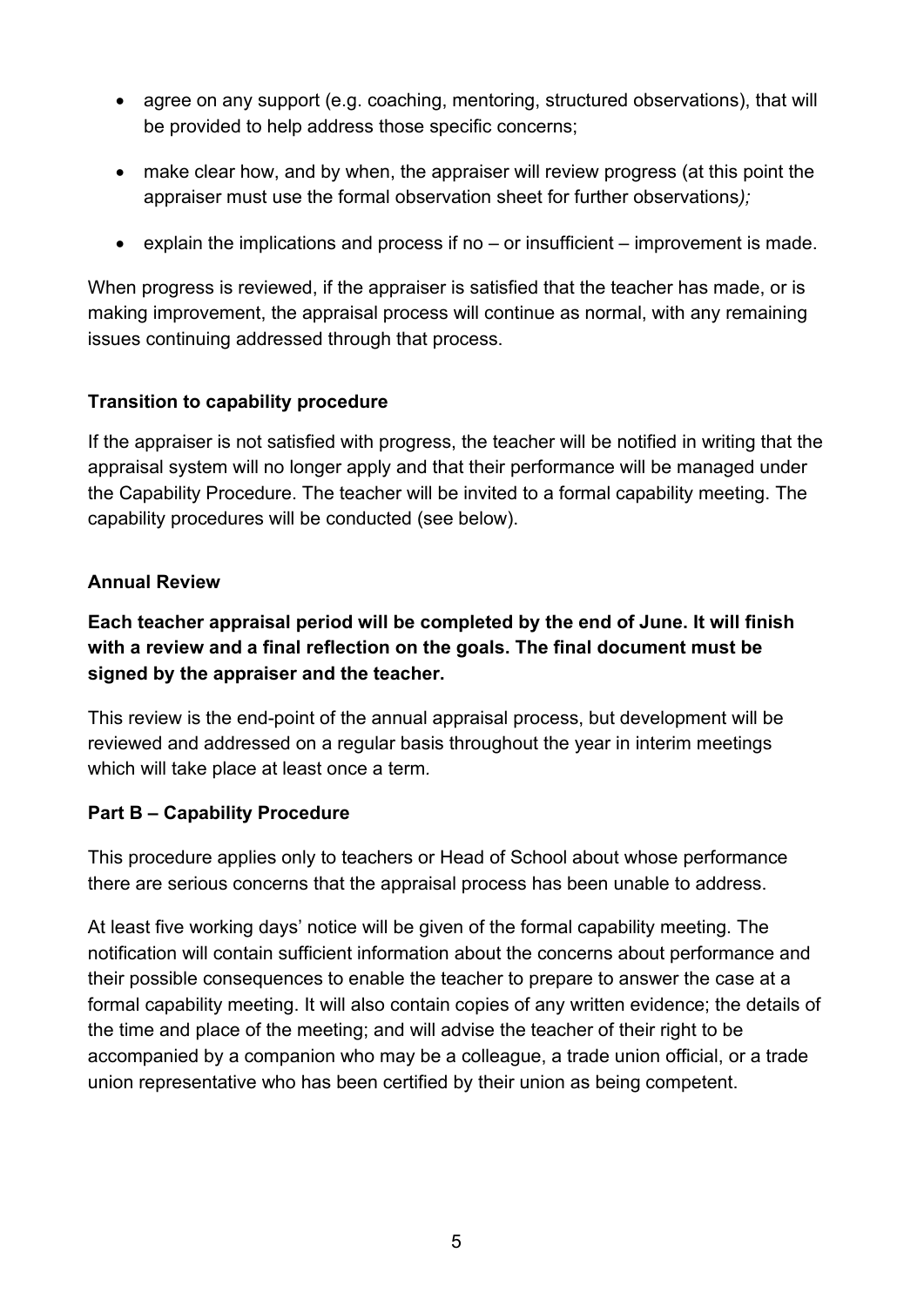## **Formal capability meeting**

This meeting is intended to establish the facts. It will be conducted by the Chief Executive (for Head of School capability meetings) or relevant member of the Senior Leadership Team for teachers*.* The meeting allows the teacher, accompanied by a companion if they wish, to respond to concerns about their performance and to make any relevant representations. This may provide new information or a different context to the information/evidence already collected.

The person conducting the meeting may conclude that there are insufficient grounds for pursuing the capability issue and that it would be more appropriate to continue to address the remaining concerns through the appraisal process. In such cases, the capability procedure will come to an end. The person conducting the meeting may also adjourn the meeting, *for example if they decide that further investigation is needed, or that more time is needed in which to consider any additional information.*

In other cases, the meeting will continue. During the meeting, or any other meeting which could lead to a formal warning being issued, the person conducting the meeting will:

- identify the professional shortcomings, *for example which of the standards expected of teachers are not being met*;
- give clear guidance on the improved standard of performance needed to ensure that the teacher can be removed from formal capability procedures;
- explain any support that will be available to help the teacher improve their performance;
- set out the timetable for improvement and explain how performance will be monitored and reviewed. The timetable will depend on the circumstances of the individual case but in straightforward cases could be between four and ten weeks;
- warn the teacher formally that failure to improve within the set period could lead to dismissal. In very serious cases, this warning could be a final written warning.

Notes will be taken of formal meetings and a copy sent to the member of staff. Where a warning is issued, the teacher will be informed in writing of the matters covered in the bullet points above and given information about the timing and handling of the review stage and the procedure and time limits for appealing against the warning.

# **Monitoring and review period following a formal capability meeting**

A performance monitoring and review period will follow the formal capability meeting. Formal monitoring, evaluation, guidance and support will continue during this period. The member of staff will be invited to a formal review meeting, unless they were issued with a final written warning, in which case they will be invited to a decision meeting (see below).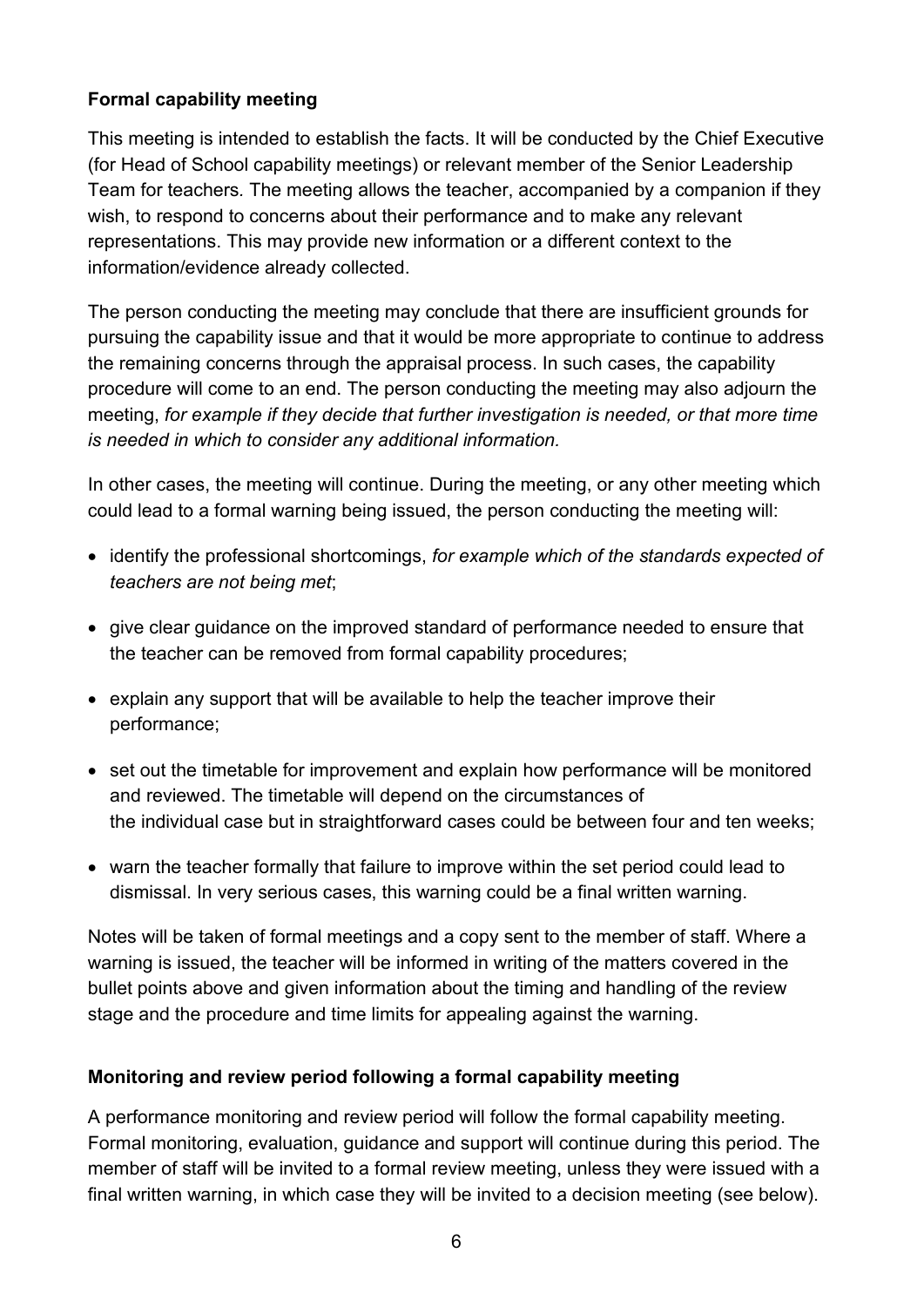## **Formal review meeting**

As with formal capability meetings, at least five working days' notice will be given and the notification will give details of the time and place of the meeting and will advise the teacher of their right to be accompanied by a relevant .

If the person conducting the meeting is satisfied that the teacher has made sufficient improvement, the Capability Procedure will cease and the appraisal process will re-start. In other cases:

- If some progress has been made and there is confidence that more is likely, it may be appropriate to extend the monitoring and review period;
- If no, or insufficient improvement has been made during the monitoring and review period, the teacher will receive a final written warning.

As before, notes will be taken of formal meetings and a copy sent to the member of staff. The final written warning will mirror any previous warnings that have been issued. Where a final warning is issued, the member of staff will be informed in writing that failure to achieve an acceptable standard of performance (within the set timescale), may result in dismissal and given information about the handling of the further monitoring and review period and the procedure and time limits for appealing against the final warning. The teacher will be invited to a decision meeting.

#### **Decision meeting**

As with formal capability meetings and formal review meetings, at least five working days' notice will be given and the notification will give details of the time and place of the meeting and will advise the teacher of their right to be accompanied.

If an acceptable standard of performance has been achieved during the further monitoring and review period, the Capability Procedure will end and the appraisal process will re-start. If performance remains unsatisfactory, a decision, or recommendation to the CEO, will be made that the teacher should be dismissed or required to cease working at the school.<sup>[1](#page-6-0)</sup>

<span id="page-6-0"></span>The teacher will be informed as soon as possible of the reasons for the dismissal, the date on which the employment contract will end, the appropriate period of notice and their right of appeal.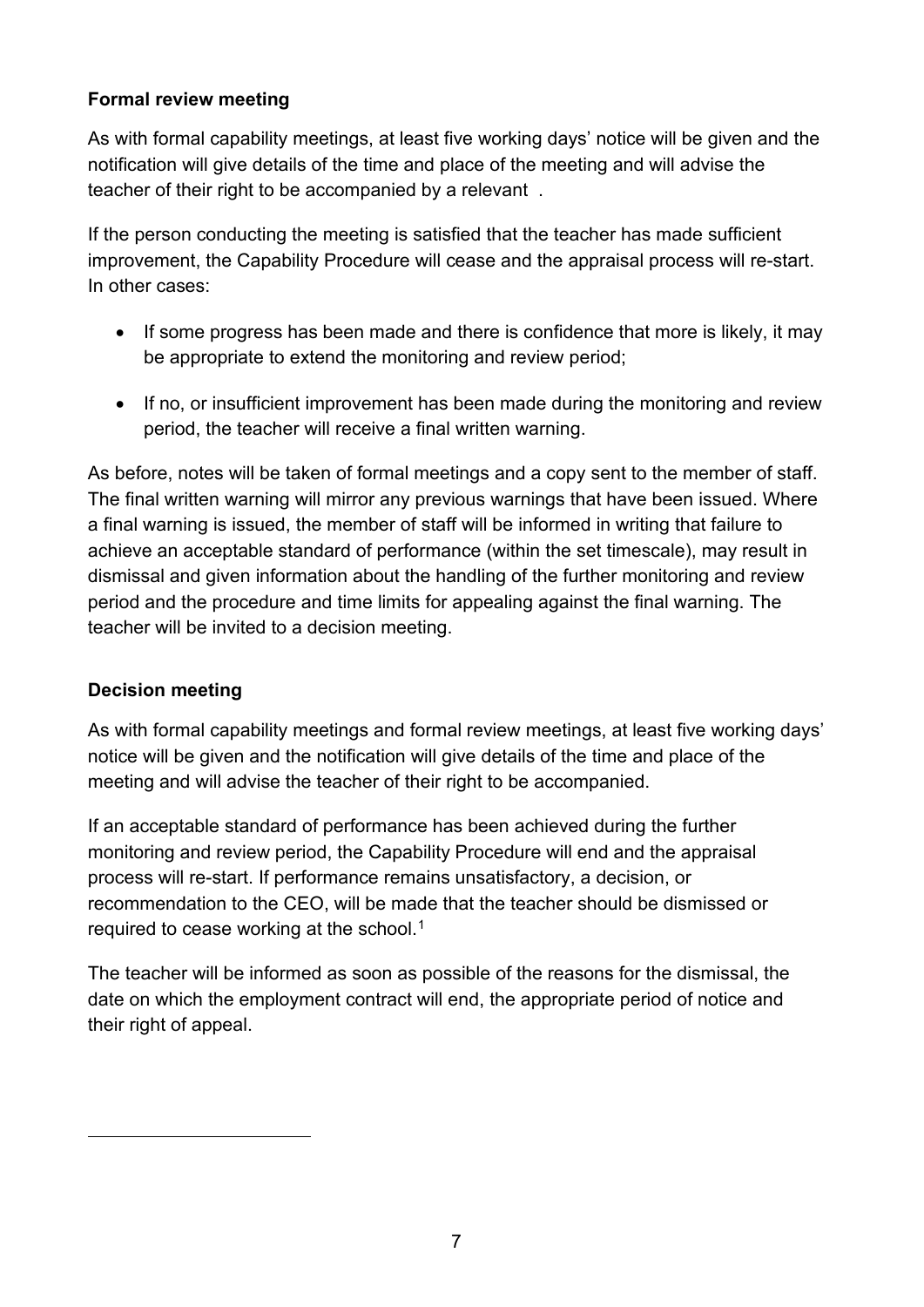#### **Decision to dismiss**

The power to dismiss staff in this school has been delegated to the Head of School

## **Appeal**

If a teacher feels that a decision to dismiss them, or other action taken against them*,* is wrong or unjust, they may appeal in writing against the decision within five days of the decision, setting out at the same time the grounds for appeal. Appeals will be heard without unreasonable delay and, where possible, at an agreed time and place. The same arrangements for notification and right to be accompanied by a companion will apply as with formal capability and review meetings and, as with other formal meetings, notes will be taken and a copy sent to the teacher.

The appeal will be dealt with impartially and, wherever possible, by senior representatives in the school who have not previously been involved in the case.

The teacher will be informed in writing of the results of the appeal hearing as soon as possible.

## **General Principles Underlying This policy**

#### **ACAS Code of Practice on Disciplinary and Grievance Procedures**

Part B of the policy will be implemented in accordance with the provisions of the ACAS Code of Practice.

# **Confidentiality**

The appraisal and capability processes will be treated with confidentiality. However, the desire for confidentiality does not override the need for the Head of School the school to quality-assure the operation and effectiveness of the appraisal system.

#### **Consistency of Treatment and Fairness**

ISL is committed to ensuring consistency of treatment and fairness. It will abide by all relevant equality legislation, including the duty to make reasonable adjustments for disabled teachers.